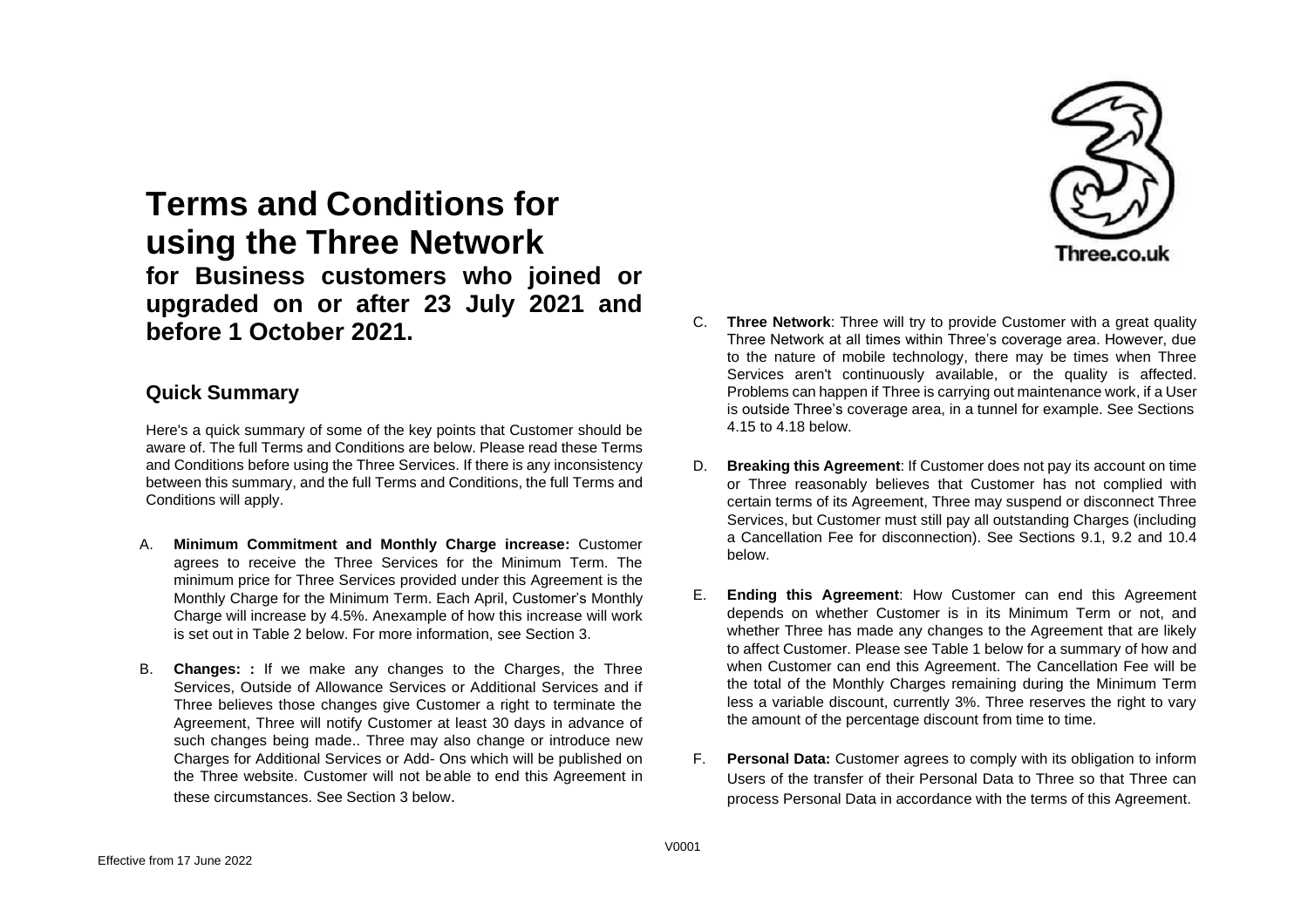**If User(s) would like a copy of these Terms or other communications (other than marketing communications) related to the Three Services in an alternative format** (e.g. Braille or large print) please contact Three Customer Services on 337 from a Three Phone or 0800 0338033 from a non-Three phone. For more information on **Three's accessibility services please see [www.Three.co.uk/accessibility](http://www.three.co.uk/accessibility)**

| Table 1                                                                                                                                                                                                                                                |                                                                                                                                                                             |                                                                                        |                                                                                                                                                                                                       |
|--------------------------------------------------------------------------------------------------------------------------------------------------------------------------------------------------------------------------------------------------------|-----------------------------------------------------------------------------------------------------------------------------------------------------------------------------|----------------------------------------------------------------------------------------|-------------------------------------------------------------------------------------------------------------------------------------------------------------------------------------------------------|
|                                                                                                                                                                                                                                                        | <b>Notice Period</b>                                                                                                                                                        | <b>What to Do?</b>                                                                     | Charges Payable                                                                                                                                                                                       |
| <b>During the Returns</b><br><b>Period (purchases</b><br>from a Three Retail<br>store, other than<br><b>Home Broadband</b><br>cannot be returned<br>for change of mind)                                                                                | This Agreement<br>will end when<br>Customer notifies<br>Three, or when<br>Three receivesthat<br>Device in<br>laccordance with<br>the Returns Policy<br>(whichever is later) | Contact Business<br>CareTeam or<br>choose to switch<br>Switching   Three               | Charges for<br><b>ThreeServices</b><br>used.<br>Charges for<br>damageor for any<br>loss of value to the<br>goods, as a result<br>of non essential<br>use, in<br>accordance with<br>theReturns Policy. |
| <b>During the</b><br><b>Minimum Term (but</b><br>outside of any<br><b>Returns Period)</b>                                                                                                                                                              | Customer can end<br>the Agreement at<br>anytime on 30<br>days' notice                                                                                                       | <b>Contact Business</b><br>CareTeam or<br>choose to switch<br><b>Switching   Three</b> | All outstanding<br>Charges payable<br>plusthe<br>Cancellation Fee.                                                                                                                                    |
| Outside the<br><b>Minimum Term/if</b><br>there is no<br><b>Minimum Term</b>                                                                                                                                                                            | Customer can end<br>the Agreement at<br>anytime on 30<br>days' notice                                                                                                       | Contact Business<br>CareTeam or<br>choose to switch<br>Switching   Three               | All outstanding<br>Charges<br>payable                                                                                                                                                                 |
| <b>Three notifies</b><br><b>Customer that it is</b><br>making a change<br>to the Three<br><b>Services Customer</b><br>receives, and that<br>if such changes<br>are not acceptable<br>to Customer,<br><b>Customer may</b><br>terminate the<br>Agreement | Customer can<br>terminate the<br>Agreement in<br>accordance with<br>the notice sent by<br>Three                                                                             | <b>Contact Business</b><br>CareTeam or<br>choose to switch<br><b>Switching   Three</b> | All outstanding<br>Charges<br>payable                                                                                                                                                                 |

| Table 2                                                                                              |                                                       |                                                |  |  |
|------------------------------------------------------------------------------------------------------|-------------------------------------------------------|------------------------------------------------|--|--|
| <b>Monthly</b><br><b>Price until</b><br><b>March 2022</b>                                            | <b>Monthly Price from April</b><br>2023 to March 2024 | Monthly Price from<br>April 2024 to March 2025 |  |  |
| Price A                                                                                              | Price A plus $4.5\%$ (= Price B)                      | Price B plus 4.5% (= Price                     |  |  |
| We've set out an example below, showing how this would work, if Customer's<br>Monthly Charge is £30. |                                                       |                                                |  |  |
| £30.00                                                                                               | £30 + £1.35 (4.5% of £30.00)<br>$=$ £31.35            | £31.35 + £1.41 (4.5% of<br>£31.35) = £32.76    |  |  |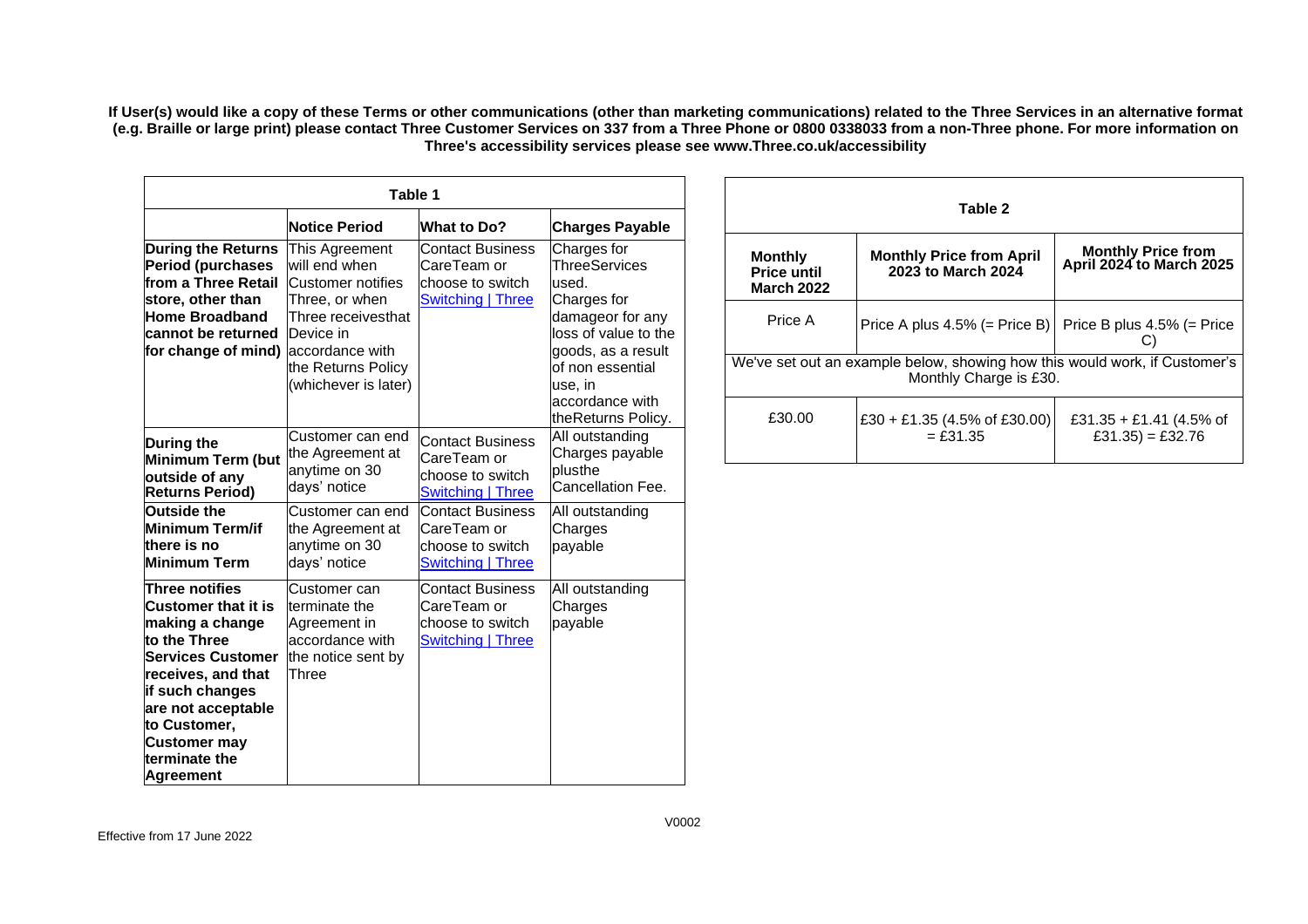# **Terms and Conditions**

#### 1. **Agreement**

- 1.1 Three agrees to provide Customer with the Three Services set out in the Business Proposal subject to the terms of this Agreement. Customer 3.2 confirms that it is entering into this Agreement as a business and not as a consumer.
- 1.2 This Agreement is made up of:
	- (a) the Business Proposal;
	- (b) Customer's Price Guide;

(c) the terms provided in respect of promotions or special offers;

(d) these Terms and Conditions; and

(e) any other terms provided in respect of additional Three Services. which shall apply in decreasing order of precedence.

1.3 This Agreement does not cover: (a) any products or services Users buy while using Three Services; or (b) the supply of a Device.

#### 2. **Term of this Agreement**

- 2.1 This Agreement starts on the Commencement Date. Where there is a Minimum Term, the Minimum Term shall commence on the Commencement Date. Where Customer has upgraded with Three by signing up to a new agreement for a new Minimum Term, the new Minimum Term will start on the day Three accepts Customer's new request for Three Services, unless Three agrees an alternative date with Customer.
- 2.2 If Customer signed up to a new agreement through Three Telesales or Three Customer Services or if Customer has purchased Three Home Broadband through a Three retail store Customer may cancel this Agreement within the Returns Period. If Customer uses Three Services before cancellation, Customer will be charged for them. Please remember that it can take up to 3 months for some international and Premium Services to be applied to Customer's bill. Please see Three's Returns Policy at Three.co.uk/Returns for more information.
- 2.3 Subject to Section 10, if Customer's Package has a Minimum Term, Customer agrees to remain Connected to Three for that Minimum Term. If Customer's Package doesn't have a Minimum Term, or the Minimum Term has ended, Three will continue to

supply Customer with Three Services until either Customer or Three chooses to end the Agreement in any of the ways set out in Section 10.

#### 3. **Changes to the Agreement or prices**

- <span id="page-2-0"></span>3.1 Customer's Monthly Charge will be subject to an annual increase of 4.5%. The annual increase will first appear on Customer's April bill.
	- In addition to Section 3.1, Three may change any of the terms of this Agreement, including its Packages or Charges, on the following basis:
		- (a) Three may discontinue or amend your Package or the Three Services in which case Three will let you know no less than 30 days in advance (unless otherwise provided in this Agreement);
		- (b) Three may need to change or introduce new charges in respect of Outside of Allowance Services or Ancillary Services;
		- (c) Three may change or introduce new Charges in respect of Additional Services or Add-Ons and will publish any changes on the Three website. If any Add-ons affected have a recurring Charge, Three will notify Customer at least fourteen (14) days before the Charge changes;
		- (d) where permitted or required to comply with law or regulation;
		- (e) as a result of any changes to services or increases in charges imposed on Three by third parties e.g. changes to roaming costs or international call costs, where such changes are related to the costs/price increases charged to Three by wholesale partners or providers; and/or
		- (f) where a change is, in Three's reasonable determination, required to maintain or improve the quality or security of the Three Services.
	- Other than in respect of:
		- (a) a change to Customer's Monthly Charge in accordance with Section [3.1;](#page-2-0)
		- (b) changes under Section 3.2(e) (unless Customer is materially disadvantaged by such changes and Three notifies Customer in accordance with Section [3.4\)](#page-3-0);
		- (c) changes to Ancillary Services which Customer has not opted to receive;
		- (d) changes to an Additional Service or Add-on which is offered as an optional service for a minimum term of no more than 30 days; or
		- (e) changes to Service Add-ons

<span id="page-2-1"></span>where any proposed changes to the Agreement impact a Package that the Customer receives and are not:

(a) exclusively for Customer's benefit;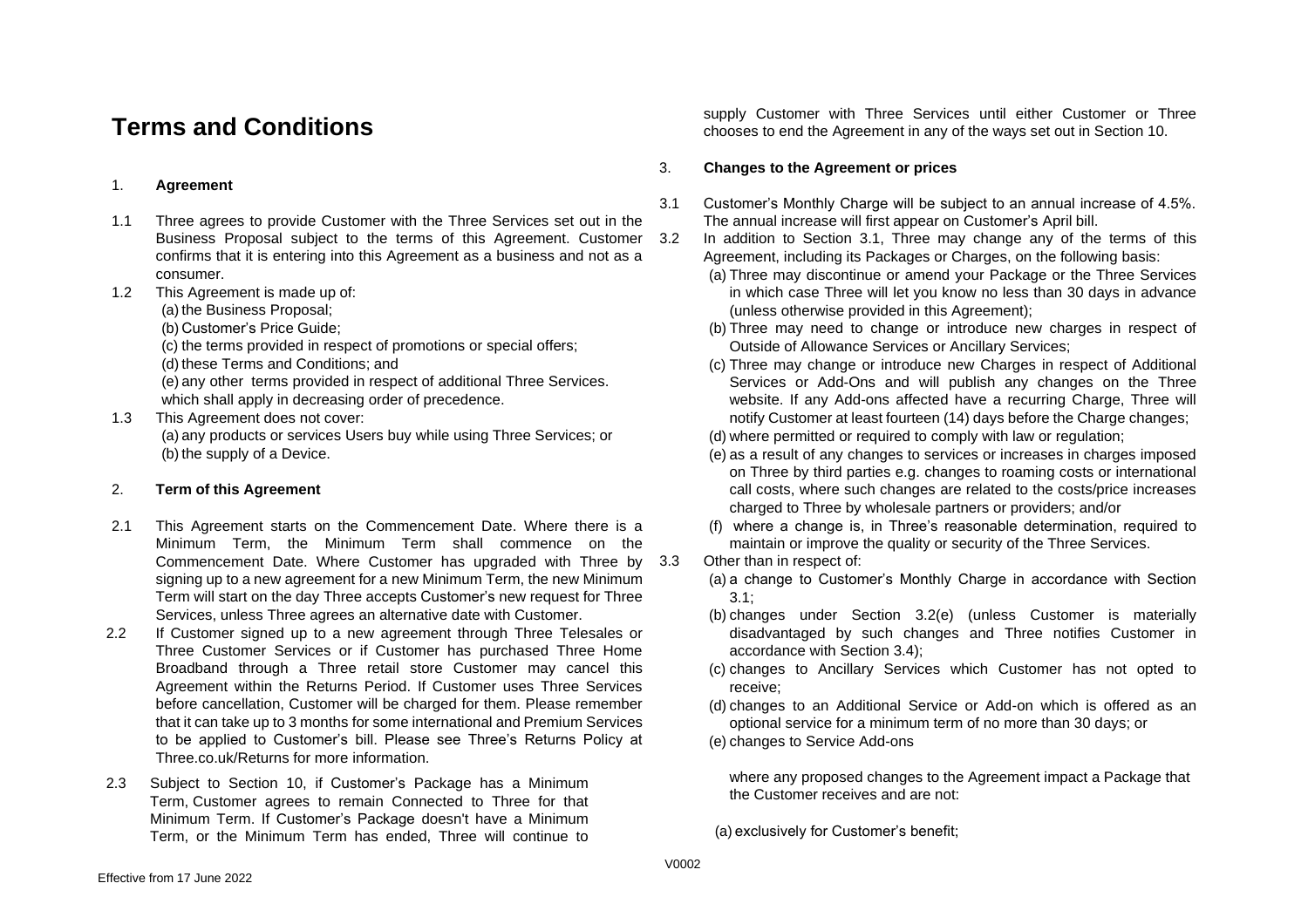(b) of a purely administrative nature that has no negative effect on Customer; or

(c) directly imposed by law e.g. changes to VAT;

Three will notify Customer of such proposed changes at least 30 days in advance of the proposed changes taking place.

- <span id="page-3-0"></span>3.4 Where Three makes changes under Section 3.2(e) which in Three's reasonable determination are likely to materially disadvantage a User(s), Three will notify Customer of such proposed changes taking place (which shall be no more frequently than once per month).
- <span id="page-3-2"></span>3.5 Subject to Section [3.6](#page-3-1) below, where Three has provided Customer with notice under Section [3.3](#page-2-1) or [3.4](#page-3-0) above, Customer can, following receipt of any such notice and if such proposed changes are not acceptable to Customer, terminate the Agreement in respect of the affected Packages by giving notice to Three Customer Services or choosing to switch providers within that 30 day notice period.
- <span id="page-3-1"></span>3.6 If Customer or Users carry on using Three Services after the 30 day notice period provided in accordance with Section [3.3](#page-2-1) or [3.4](#page-3-0) Customer will be deemed to have accepted the change, and will not be able to subsequently terminate the Agreement in respect of such Packages.
- 3.7 If Customer terminates the Agreement in accordance with Section [3.5](#page-3-2) during the 30 day notice period provided by Three, no Cancellation Fee will be applicable to such termination by Customer. If Customer terminates the Agreement for any other reason during the Minimum Term, a Cancellation Fee may be payable (as detailed in Section 10).

#### 4. **What Three will provide to Customer**

#### **A Three Phone number and SIM or eSIM Profile**

- 4.1 Three will open an account for Customer and provide Customer with a SIM or eSIM Profile and a Three Phone number for each User.
- 4.2 Three owns each SIM and eSIM Profile, which remain Three's property at all times. Three permits Customer and Users to use the SIM or eSIM Profile on a limited licence to enable Customer and Users to access Three Services.
- 4.3 Each SIM or eSIM Profile can only be used in Devices. If Customer tries to use the SIM in another device, it may damage the device and affect usage (including making emergency calls). In these instances, Three is not responsible for any such damage or usage problems.
- 4.4 The software in the Device and all intellectual property rights in that software are owned by the Device manufacturer. Three permits Customer to use thesoftware on a limited licence from the manufacturer.
- 4.5 A Customer can move existing phone number(s) to Three. Customer will need to ask its previous mobile network operator for its existing PAC(s) and provide such PAC(s) to Three. Once Three has checked the details of the request, it will provide Customer with the date of the transfer to Three. If themove is delayed and the delay is the fault of Three, Customer may be entitled to compensation in the form of a one-off reimbursement of a portionof Customer's Charges.
- 4.6 If Customer decides to transfer a phone number that is connected to the Three Network to a different network provided by another supplier, Customer must ask Three for its PAC(s). Once Three has checked the details of the request, Three will provide Customer with the PAC(s) which must be used within the time specified. The Three Services will be iscontinued once Customer's number(s) have been successfully transferred. If Customer moves its Three phone numbers to another mobilenetwork within the Minimum Term, Customer must pay all Charges owed to Three plus any Cancellation Fee owed.

#### **Three Services**

- 4.7 Following the Commencement Date, Three will provide Customer with access to Three Services.
- 4.8 Users may also be able to upload and send their own content using Three Services.
- 4.9 Customer grants Three an irrevocable, royalty free, perpetual and worldwide licence to store, transmit or otherwise deal with any content Users upload on Three Services.
- 4.10 Three:
	- (a) may change or withdraw some, or part, of the Three Services from time to time. This may be because of changing technologies, obsolescence, new or different product features, changing content providers or the need to remove, replace or change content. Depending on the changesthat Three makes, Customer may have a right to end this Agreement, as explained in Sections 3.2.
	- (b) may determine how Three Services are presented and delivered to theDevice or are otherwise made available to Users. Three can change the way Three Services are presented, delivered or otherwise made available to Users at any time;
	- (c) may deploy traffic management measures, known collectively as TrafficSense™, across the Three Network to protect the network and to ensure an enjoyable internet experience for the vast majority of Three's customers. For details see Three.co.uk/trafficsense. Three reserves the right to review and amend any such measures from time to time.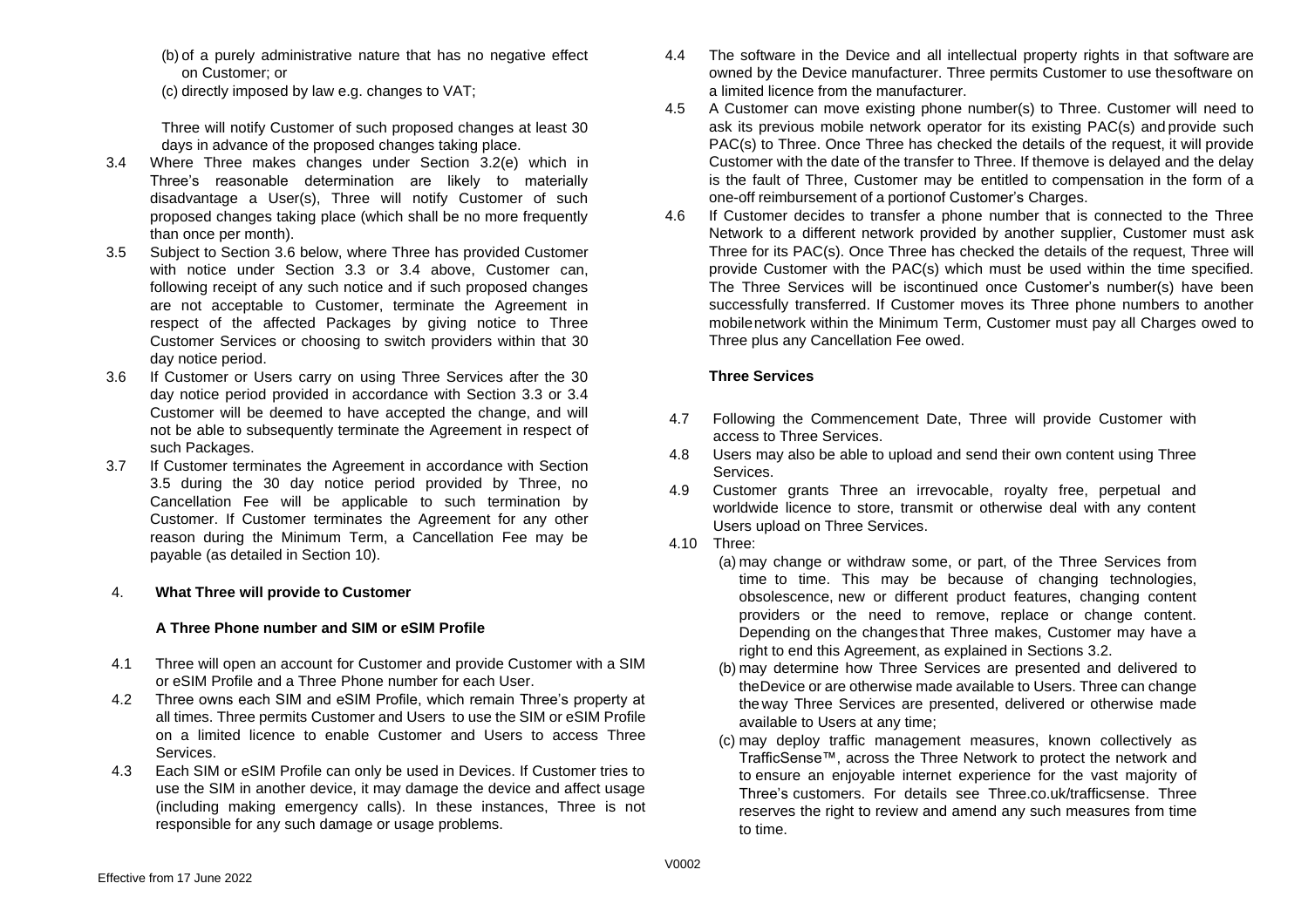#### **Access to the Emergency Services**

4.11 (a) Users can make free calls to emergency services from their Phone in the UK by calling 999 or 112. When Users are outside of Three's coverage area in the UK, the Phone will try to locate another mobile network so that they can try to contact the emergency services (however, neither the User's mobile phone number nor the User's Location Data will be transmitted to the emergency services in these circumstances). If Users need to contact the emergency services while roaming abroad, they will need to call 112 (this number is recognised by most mobile operators worldwide) or the localemergency services number if different (however, neither the User's phonenumber nor Location Data will be transmitted to the emergency services in these circumstances). Emergency service calls can't be made using Skype (or certain other voice over IP services).

(b) If Users want to call the emergency services with Three's WiFi Calling service, please note that the call may be interrupted or end if User has a power cut or the internet connection fails. If User is having problems connecting with WiFi User may wish to use a mobile or fixed network connection (instead of WiFi) and/or register (and keep Three up to date) on the address where User plans to use Three's WiFi calling services (so Three has the latest location information to hand for emergency organisations in case of an emergency). User may also be asked to confirm or provide their location when making an emergency call (to help emergency organisations identify the services User needs). Please also note that emergency service calls can't be made using Skype on User's Phone

- 4.12 Any User having difficulties hearing or are speech impaired and need emergency assistance, can send a text message with details of their location to 999 or 112. The text will be converted and passed to the appropriate emergency service but the User will need to register before being able to use this service. Details on how to do this are available [at](http://www.emergencysms.org.uk/) [http://www.emergencysms.net/.](http://www.emergencysms.net/)
- 4.13 If a User has a Device, other than a Phone, such as a Tablet, which is capable of making telephone calls, the User may be able to use this to make free calls to emergency services in the UK by calling 999 or 112, however the User's Location Data may not be transmitted to the emergency services in these circumstances.
- 4.14 If a User has a Device that operates on Android operating system 2.3 and above, on calling 999 or 112 while in the UK and connected via the Three Network, the User's Location Data may be automatically transmitted to the emergency services to help them locate the User in an emergency.

#### **Coverage and network speeds**

- <span id="page-4-0"></span>4.15 Three will always try to make Three Services available to Customer. However, there may be areas where Users don't have access to all Three Services or where coverage is otherwise limited or unavailable or network speeds are slower than expected. For more information about coverage see Three.co.uk/coverage.
- 4.16 The data speeds that Users will experience on the Three Network will vary due to a number of factors including the User's distance from the nearest mast, the User's location in a building, local geography, congestion and the type of equipment that the User is using - for example, Users will only be able to enjoy 4G speeds if they are in a 4G coverage area and using a 4G device.

#### **Disruption to Three Services**

- 4.17 Due to the nature of mobile technology, there may be situations when Three Services aren't always available, or the quality or network speeds are affected and so Three cannot guarantee continuous fault-free service. For example:
	- (a) when Three needs to perform upgrading, maintenance or other work on the Three Network or Three Services;
	- (b) when a User moves outside Three's 3G or 4G service area while on a call (in this case calls may end) or using data (in this case, User's connection may be lost);
	- (c) when a User is in areas not covered by the Three Network. In this case, Three Services rely on other operators' networks, over which Three has no control; and
	- (d) because of factors outside Three's control, such as the features or functionality of the User's Device, legal or regulatory requirements, lack of capacity, interruptions to the Three Services from other suppliers, faults in other communication networks, the weather or radio interference caused by hills, tunnels or other physical obstructions.
- <span id="page-4-1"></span>4.18 If a User experiences continuous or regularly recurring disruption to Three Services (such as where Customer's access to Three Services is limited or unavailable) Customer may be entitled to a price reduction based upon the period of the disruption. This may take the form of a partial or full credit or a refund of Customer's Monthly Charge. To receive a credit or refund Customer will need to report to Three a disruption on the Three Network in order that Three may investigate Customer's concerns, consider the extent to which the User uses the Three Services in question and measure the disruption against Customer's typical usage history. An alternative means of accessing the disrupted Three Service (for example, using Three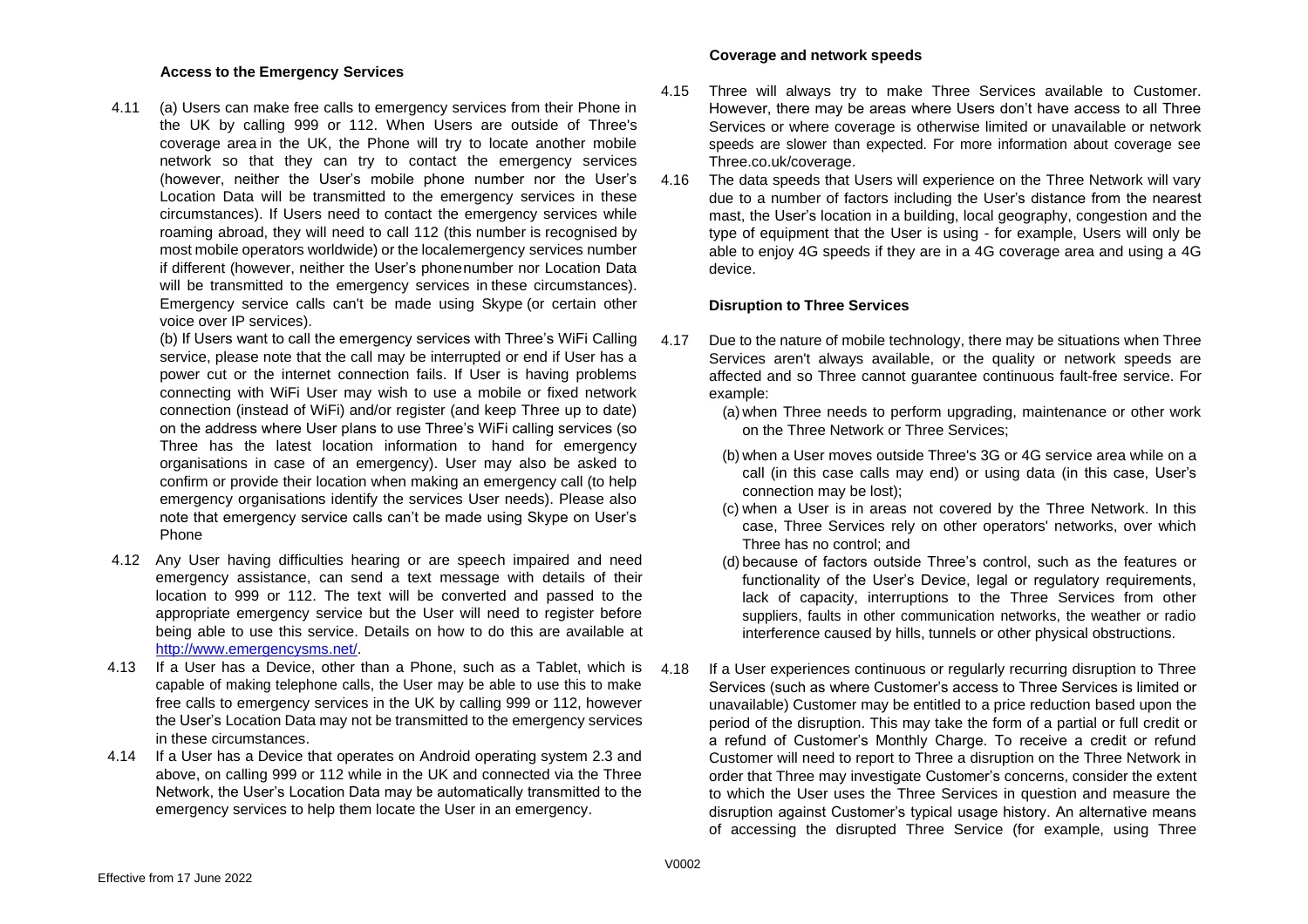InTouch Wi-Fi Calling or Home Signal) must also be unavailable to User.

#### 4.19 **Goodwill gesture or credit**

4.19.1 Unless otherwise stated to Customer in writing, if Three apply a monetary goodwill gesture or credit to Customer's account during the course of the Agreement, such monetary goodwill gesture or credit may not be redeemedfor cash and may solely be redeemed against Customer's use of Three Services.

#### 5. **Personal Security**

- 5.1 As Three own the SIM and it remains Three's property at all times, Customer shall ensure that Users keep it safe and secure whilst it's in their possession and Customer must ensure that Customer is able to return it to Three, if required. Three may charge Customer for any replacement SIM (as set out in the Price Guide).
- 5.2 Customer shall ensure that Users keep all PINs and passwords secure andconfidential.
- 5.3 Customer shall ensure that Users immediately change their PIN or password if Users become aware that someone is accessing Three Services on Customer's account without Customer's permission.

#### 6. **Use of Three Services by Customer**

- 6.1 Customer shall procure that Users will only use Three Services:
	- (a) as set out in this Agreement (and in particular this Section [6\)](#page-6-0); and
	- (b) for Users' own personal use. This means Users must not resell or commercially exploit any of Three Services or Three's content.
- 6.2 Users must not use Three Services, the SIM, the eSIM Profile or Three phone number or allow anyone else to use Three Services, the SIM, the eSIM Profile or Three phone number for illegal or improper uses. For example:
	- (a) for fraudulent, criminal or other illegal activity;
	- (b) in any way which breaches another person's rights;
	- (c) including copyright or other intellectual property rights;
	- (d) to copy, store, modify, publish or distribute Three Services or their content, except where Three gives Customer permission;
	- (e) to download, send or upload content of an excessive size, quantity or frequency. Three will contact Customer if Customer's or a User's use is excessive;
	- (f) in any way which breaches any security or other safeguards or in any other way which harms or interferes with the Three Network, the

networks or systems of others or Three Services; or

(g) to use or provide to others any directory or details about Three customers.

- 6.3 Customer and Users shall always co-operate with Three and follow Three's reasonable instructions to ensure the proper use and security of Customer'saccount. This includes (but is not limited to) any instructions from us to update the settings on a Device and any instructions regarding the use of Customer's Package.
- 6.4 If anyone makes, or threatens to make, any claim or issue legal proceedings against Users relating to use of Three Services, Customer will, notify Three of this immediately and, at Three's request, immediately stop the act or actscomplained of.
- 6.5 If Three asks Customer to, Customer must confirm the details of the claim(s) in writing.
- 6.6 Three may publish an acceptable use policy which provides more details about the rules for use of certain Three Services:
	- (a) to ensure that use of Three Services either in the UK or in Three's Go Roam destinations is not excessive;
	- (b) to combat fraud; and
	- (c) where Three Services Three offers or may introduce require certain rules to ensure they can be enjoyed by all Three customers.
- 6.7 Any such policy will be available on the Three website and may be changed from time to time.

#### Responsible use - use of Messaging and Storage Services

- 6.8 While using the Messaging Services, Users must not:
	- (a) send or upload anything that is copyright protected, unless the User has permission;
	- (b) generate artificially inflated traffic or send unsolicited, bulk or automated messages or other unauthorised communications, or knowingly send any viruses; or
	- (c) send or upload anything that is obscene, offensive, abusive, defamatory, menacing, harassing, threatening or is unlawful in any other way.
- 6.9 Three may put limits on the use of certain Three Services, such as Messaging Services or Storage Services. For example, Three may limit the size of messages or storage space.
- 6.10 While Three has no obligation to monitor the Messaging Services or Storage Services, if Users exceed Three's published use limits, or Three is made aware of any issues with Customer's use of the Three Services (for example, if Customer is made aware that Customer or a User is using Three Services in any of the ways prohibited in Section 6.8 above) Three reserve the right to remove or refuse to send or store content on User's behalf. Customer may still be charged for any content which is blocked or removed.

#### Responsible use - use of Age Restricted Services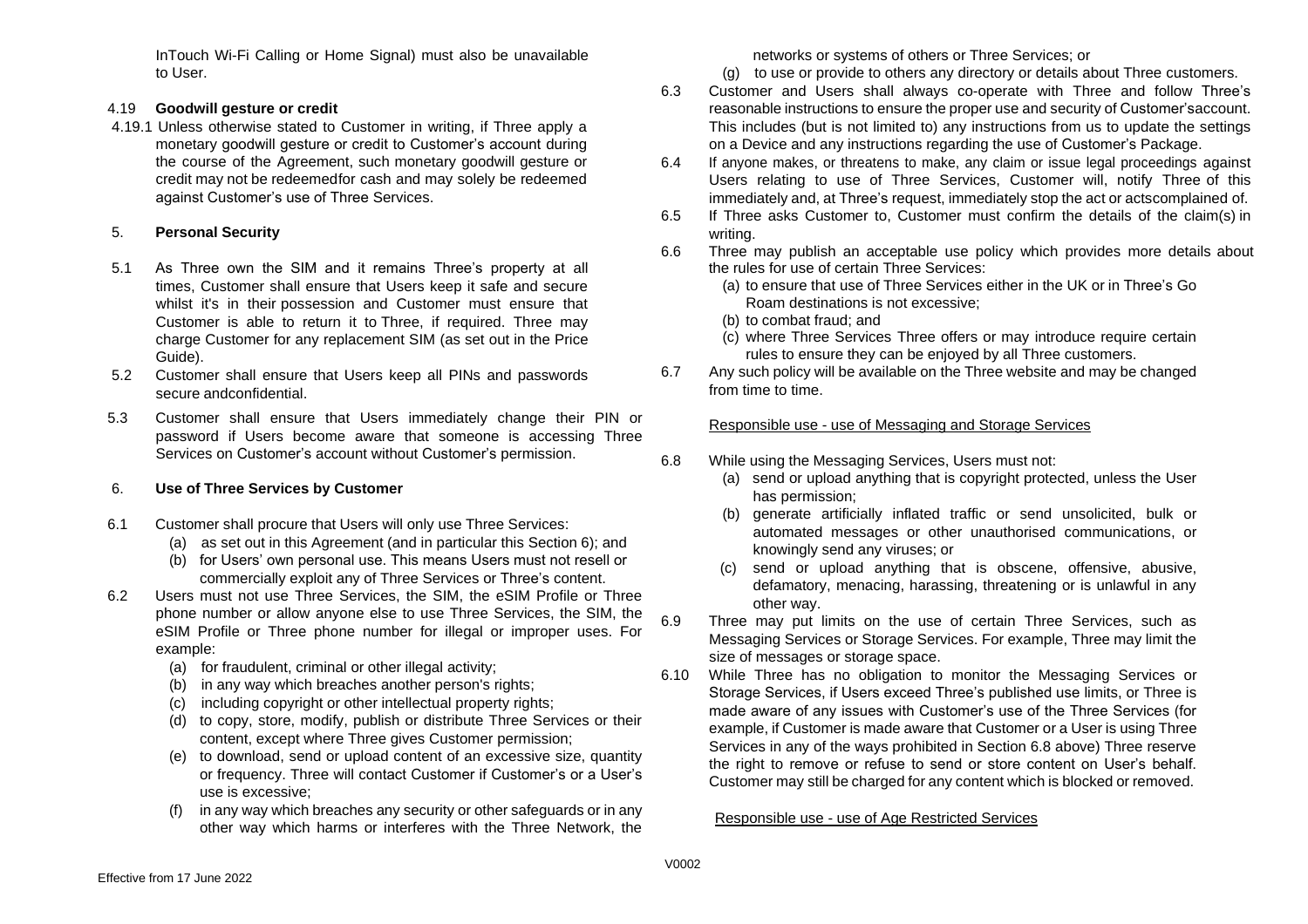Users under 18 are not allowed to access Age Restricted Services. Users who are 18 or over who access the Age Restricted Services, must not show or send content from the Age Restricted Services to anyone under 18. Users must also ensure that they have deactivated any access to Age Restricted Services if they let anyone under 18 use its Device.Customer accepts that Three cannot control access to age restricted services over WiFi

#### Responsible use - use of Three Services outside the UK

- 6.11 If Users use Three Services from a country outside the UK:
	- (a) use of Three Services may be subject to laws and regulations that apply in that other country, and Three is not responsible for a User's failure to comply with those laws or regulations;
	- (b) Users will be roaming on another operator's network so:

(i) Users may not receive the same level of coverage and speed as they are used to on the Three network. Three has no liability if Users are unable to access services abroad, or if the quality of any other operator's network services differs from those provided on the Three network and;

(ii) Three accepts no responsibility for information processing when it leaves Three's control.

- <span id="page-6-0"></span>6.12 Use of Three Services in Three's Go Roam destinations is subject to Three's fair use policies as published in the Price Guide, which may be updated from time to time see [www.Three.co.uk/priceguide f](http://www.three.co.uk/priceguide)or full details:
	- (a) For Customer's Users who joined Three before 1 October 2021, if Users use Three Services in Three's Go Roam in Europe destinations, Users can use their voice minutes, texts and/or a portion of their data allowance each month at no extra cost, as set out in the Price Guide. Any use in excess of the monthly fair use data limit, but within any available data allowance, will be subject to a surcharge. More detail on Three's fair use policies are set out in their Price Guide.
	- (b) For Customer's Users who joined Three before 1 October 2021, if Users use Three Services in Three's Go Roam Around the World destinations, Users can use a portion of their allowance of voice minutes, texts and data each month at no extra cost, as set out in the Price Guide Any use in excess of Three's monthly fair use data limit, but within any available data allowance, will be subject to a surcharge. If Users exceed any of the fair use limits for voice minutes or texts in any two months within a rolling 12-month period, Three has the right to suspend international roaming for a specific User(s) or on Customer's account, meaning that those Users and/or Customer (as applicable) will no longer be able to use their Device or allowances abroad. Three will let Customer know in advance if this is likely to

happen. More detail on the daily roaming charge and Three's fair use policies are set out in their Price Guide.

- (c) If a User roams exclusively in one or more of Three's Go Roam destinations (including both Go Roam in Europe and Go Roam Aroundthe World) for any two complete months in a rolling 12-month period, Three may suspend international roaming for that User(s) or Customer, meaning that User(s) or Customer will no longer be able to use their Device or allowances abroad. Three will let Customer know in advanceif this is likely to happen. If a User(s) or Customer spends a full month abroad but some of that time is spent in a destination that isn't includedin Go Roam, this fair use policy won't apply.
- 6.13 Users may accidentally roam if they are in an area close to national borders because User's Device picks up a network signal across the border. If this is the case then Customer may be charged as if Users are roaming on an international network.

#### Payment

<span id="page-6-2"></span>6.14 Customer must pay Three all Charges in connection with all Three Services which are accessed using the SIMs or eSIM Profiles Three supplies to Customer under this Agreement. Customer must pay the Monthly Charge which is calculated from the earlier of (i) the date the Equipment and/or SIM is shipped by Three; and the date the Equipment and/or SIM is received by Customer, whether or not Users' allowance of voice, text and/or data are consumed by Users or by another person, with or without Customer's permission. Customer must also pay for all Three Services which are not included in their allowance and which are accessed using the SIM or eSIM Profile Three supplied to Customer or which are accessed using a Device, whether the Three Services are accessed by Users or by another person, with or without Customer's permission. If Customer's SIM and/or Device are lost or stolen Customer remains responsible for all the Charges to Customer's account until Customer notifies Three and arranges for the SIM, eSIM Profile and/or Device to be deactivated.

6.15 Three will send Customer a bill on a periodic basis and this will usually be done monthly. However, Three may change this period, on no less than 14 days' notice.

6.16 Customer's bill will normally include the Monthly Charge for the Package for the next billing period and any administration fees along with Charges for use of the Three Services in the UK in the last period and outside the UK in prior periods (if not within an allowance). If Customer's Package includes an allowance, this will be made up of a certain number of voice minutes or text messages, and/or a certain amount of data each month. If Customer has used all of that monthly allowance by the time Three bills Customer, it will expire and the monthly allowance will then start again on each monthly bill date.

6.17 Charges on Customer's bill are shown inclusive of VAT where appropriate.

<span id="page-6-1"></span>6.18 Customer must make payment by the due date and by one of the payment methods stated on Customer's bill. If Customer chooses to pay by a Recurring Payment Method, Customer will benefit from a monthly discount (as set out in the Price Guide. See also Section 6.23). However, Three may also submit an interim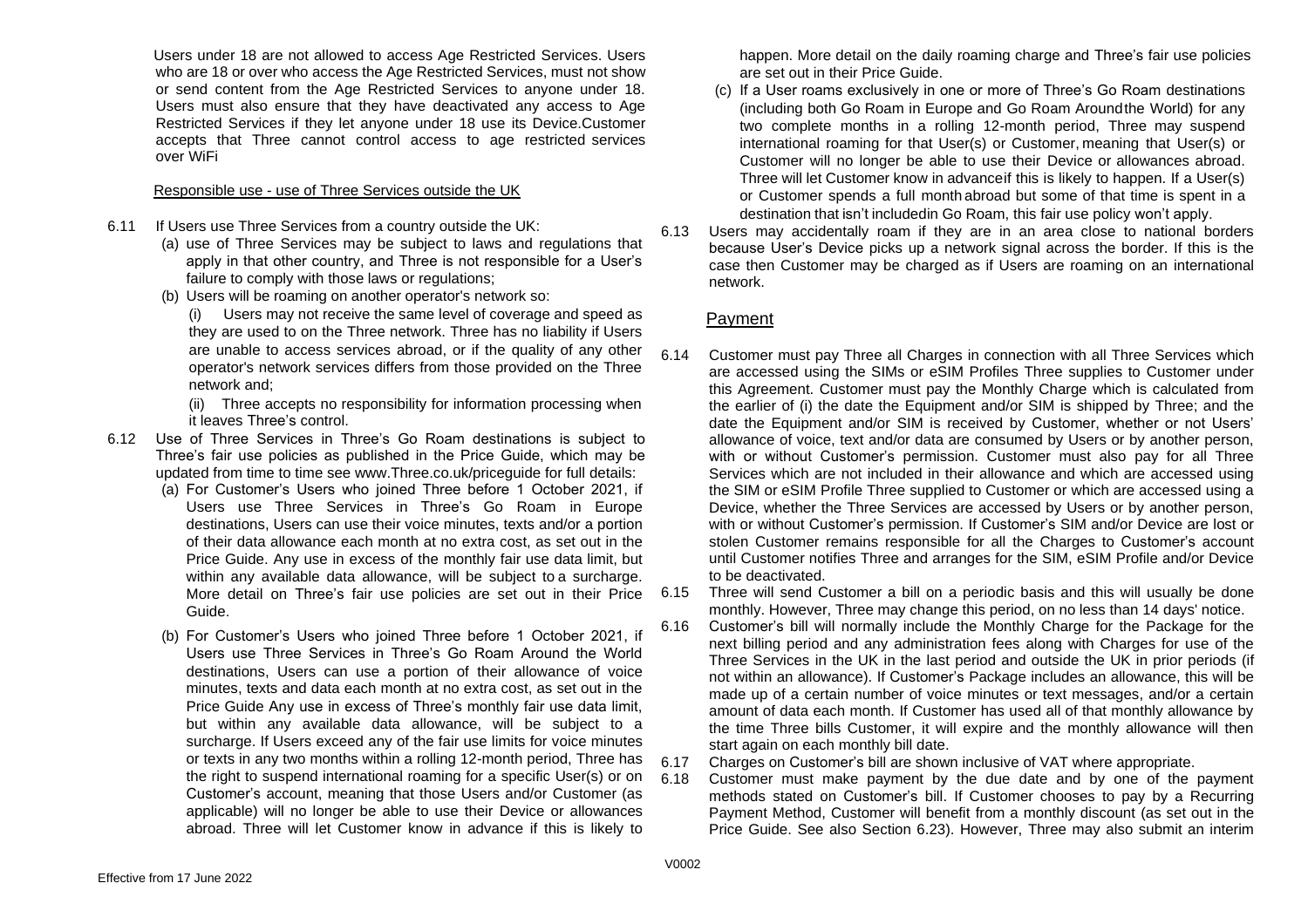bill or require an immediate payment if Three thinks Customer has 8. exceeded a reasonable limit on Customer's account. Customer's bill will state the amount of the Charges due from Customer and the due date by 8.1 which Customer must make payment. If Customer fails to pay its account on time, Customer will be breaking this Agreement and Three may 82 Suspend or Disconnect Customer. In this case, Customer will have to pay any outstanding Charges. Three may set a credit limit on Customer's account. If Customer exceeds the credit limit Three sets, Three may Suspend any or all of the Three Services Customer uses until Customer has made a payment to the account. Customer should not use the credit limit for budgeting as the amount Customer owes isn't capped or limited by any credit limit Three sets.

- 6.19 Three will notify Customer at least 30 days in advance of any change in Customer's payment date.
- 6.20 Three may need to take legal or other collection action against Customer for non- payment of Charges. This could mean Customer has to pay Three's reasonable costs and expenses, or the reasonable costs and expenses of Three's assignees, including legal and administration costs. Interest will accrue on any sum due under this Agreement each day at 4% a year above the Bank of England's base rate from time to time, but at 4% a year for any period when that base rate is below 0%.
- 6.21 Three's plans' pricing include a discount for paying by direct debit. Three cannot prevent Customer from cancelling a direct debit, and if a direct debit is cancelled, Customer is still required to pay bills by the due date. In order to maintain this discount, Customer must continue to have a valid direct debit or other Recurring Payment Method in place. If Customer does not have a Recurring Payment Method in place, and pays Three by other means, Customer will not benefit from the discount. Please see the Price Guide for further details of the discount amount and Recurring Payment Methods Three accepts.

#### 7. **Customer's Rights – Complaints**

- 7.1 If Customer is unhappy about any aspect of Three Services, Customer should contact Three Customer Services with written notice of the complaint which sets out the full facts and includes relevant documentation.
- 7.2 Three will investigate any complaint in accordance with its customer complaints policy, after which Three will contact Customer with the results. A copy of our customer complaints code can be viewed on our website at Three.co.uk/complaints or you can request a copy by contacting Three Customer Services. If we are unable to resolve your complaint, you may, depending on the nature of your complaint, be entitled to ask Ombudsman Services: Communications to consider your complaint for you. Their website address is: [https://www.ombudsman-services.org.](https://www.ombudsman-services.org/)

#### 8. **Intellectual Property**

- All rights in Three Services and their content, belong to Three, or its licensors and Three reserves all of its rights.
- The 'Three' trademark and other related images, logos and names are proprietary marks of CK Hutchison Holdings Limited and Three reserves all its rights.

#### 9. **Suspension of Three Services**

- 9.1 Three may Suspend any or all of the Three Services without notice if:
	- (a) Three reasonably believes Customer has provided Three with false or misleading details about Customer;
	- (b) Three advises Customer that a User or Users' excessive use of Three Services (as may be defined in accordance with Section 6 above) is causing problems for other users, and Users are continuing to use Three Services excessively;
	- (c) Three believes a User's Device, SIM or eSIM Profile has been lost, stolen or is being used in a way not allowed by this Agreement;
	- (d) Three reasonably believe that Customer or Users have used Three Services, the SIM(s), the eSIM Profile(s) or a Three Phone number for illegal or improper purposes in contravention of Three's responsible use requirements in Section 6 above;
	- (e) Three receives a serious complaint against a User which Three believes to be genuine (for example, if Three receives a complaint that

Users are using Three Services in any of the ways prohibited in Section6); or

- (f) Three is required to Suspend Customer's Three Services by the emergency services or other government authorities.
- <span id="page-7-0"></span>9.2 In addition to the circumstances set out in Section 9.1, Three may also Suspend any or all of the Three Services Users use without notice if:
	- (a) Customer hasn't paid Three's Charges on time, or if Customer has previously failed to pay the Charges on time; or
	- (b) Customer has exceeded any credit limit that Three may have set for Customer (as set out in Section [6.20 a](#page-6-1)bove); or
	- (c) Customer has insufficient credit in it account to cover Charges Customer agreed to pay in advance.

Additionally, Three reserves the right to Suspend any other account(s) Customer has with Three, if Three reasonably believes that Customer willbe unable to pay the relevant Charges.

- 9.3 Three may end any calls that Users make that are longer than 2 hours' duration in order to prevent Customer from incurring excessive, inadvertentcosts.
- 9.4 Three may turn off a User's Messaging Services if they're inactive for an extended period of time – Three will let Customer and/or User know beforethis happens. If Three does turn off a User's Messaging Services Three will have no obligation to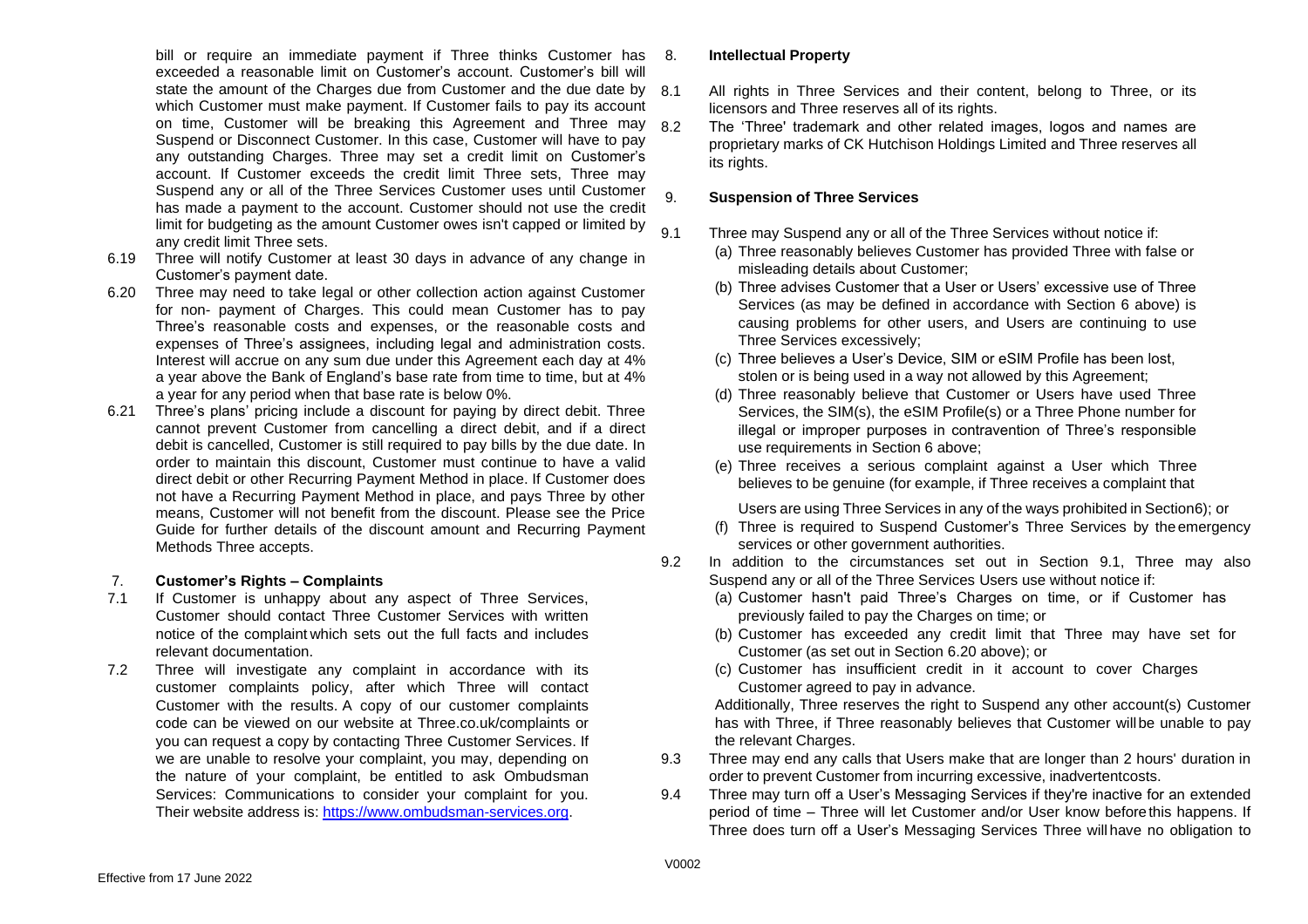maintain any of the content in the User's Messaging Services, or to forward any unopened or unsent messages to the User, or anyone else.

- 9.5 If Three Suspends any or all of a User's Three Services, such User will stillbe able to make emergency calls (unless they've been Suspended at the request of the emergency services).
- 9.6 If a User's Three Services are Suspended, Three may agree to re-Connect the User if Customer asks Three to do so and there may be a re-Connection Charge for this.

#### 10. **Ending this Agreement and Disconnection of Three Services**

#### 10.1 Customer may end this Agreement in the following ways:

- (a) in certain circumstances under Three's Returns Policy which can be found at Three.co.uk/returns. Customer will need to get in touch with Three Customer Services to arrange Disconnection;
- (b) at any time during Customer's Minimum Term (if it has one) by giving notice to Three Customer Services at least 30 days before the date Customer wants to end the Agreement. Customer must pay Three all the Charges it owes to Three, plus any Cancellation Fees for Customer's Package (as set out in the Price Guide);
- (c) at the end of Customer's Minimum Term or any time after the Minimum Term has expired, or if Customer does not have a Minimum Term, provided Customer gives notice to Three Customer Services at least 30 days before the date Customer wants to end the Agreement.
- <span id="page-8-0"></span>10.2 Three may end this Agreement in the following ways:
	- (a) by giving Customer at least 30 days' notice if the Package doesn't have a Minimum Term, or the Minimum Term has ended;
	- (b) immediately in the following cases:

(i) if Three has the right to Suspend Customer's Three Services on any of the grounds in Section 9 and Three believes that the grounds are serious and have not been, or are unlikely to be, rectified;

(ii) if Three believe that Customer's communications with Three Customer Services or any of Three's retailers or agents, or Three's use of the Three Services, are jeopardising the operation of the network, or are of an unacceptable nature;

(iii) if Three reasonably believe Customer won't be able to pay its bill. This could result from a failure to pass one of Three's credit assessments; or

(iv) in the event Customer makes an arrangement with or assignment in favour of a creditor, goes into liquidation or administration or a receiver or manager is appointed to manage its business or assets, or any analogous insolvency event occurs; and, in any of these circumstances, Customer has to pay all the Charges it owes up until Three Disconnects Customer;

- (c) if Three no longer has access to other operators' networks which Threeneed to provide Three Services, or if Three is no longer able to provideThree Services due to factors beyond Three's control or because Three ceases business. If reasonably possible under these circumstances, Three will endeavour to provide Customer with such notice as is practical.
- 10.3 If Users Devices are dual SIM compatible and their SIM or eSIM Profile is Suspended or Disconnected by Three because Customer or Users have not complied with certain terms of this Agreement, Three may also Suspend or Disconnect the other SIM or eSIM Users are using in their Device.

#### 11. **Effect of this Agreement ending**

- 11.1 If this Agreement ends, Three will close Customer's account and all Sims oreSim Profiles will be Disconnected. Customer will not be able to use Three Services or make emergency calls.
- 11.2 Customer must immediately pay all Charges it owes to Three up to the date the Agreement ends. If Three ends this Agreement due to Customer or Users' conduct the Charges will include a Cancellation Fee. Where Customer has terminated the Agreement within the Minimum Term (except as set out in Section 3.5), the Charges will include a Cancellation Fee.
- 11.3 Three may bill Customer up to 4 months following the Disconnection of Customer's account, in respect of Charges that Three incurred during Agreement, but were not billed prior to the date of Disconnection. In accordance with Section 6.17, Customer must pay Three all Charges in connection with all Three Services which are accessed using the SIM or eSIM Profile Three supplied to Customer.
- 11.4 Following termination of this Agreement, in the event Customer's account has a credit balance (not including any balances detailed in 4.19) of fifty pence or less and that balance remains unclaimed for a period of 3 months Three reserve the right to donate that amount to a charity it designates. In the event that Customer's terminated account has a higher credit balance after a substantive period of time, Three reserve the right to donate such amount to charity if Three have tried to refund Customer and/or contact Customer to return the unclaimed credit balance and have failed to do so having made all reasonable efforts.
- 12. **Liability**

#### **Limits on liability**

12.1 All of Three's obligations to Customer relating to Three Services are set out in this Agreement. If Customer wishes to make any changes to this Agreement or rely on any other term, Customer must obtain Three's agreement to the change of term in writing.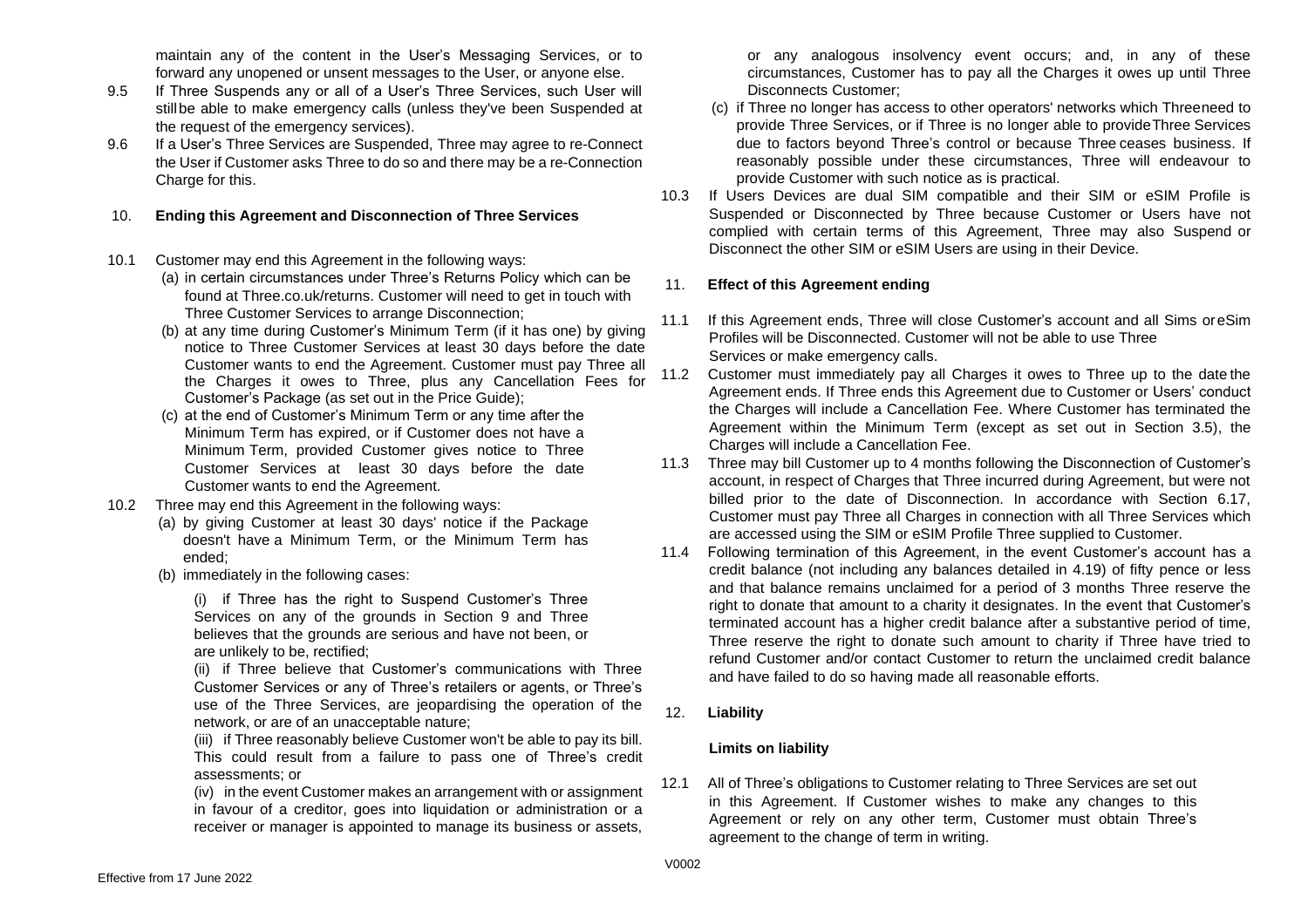- 12.2 Subject to Section [12.7 n](#page-9-0)either party shall be liable to the other in respect of any matter arising out of or in connection with this Agreement in contract or tort or otherwise for any loss (whether direct or indirect) of profit,business, revenue, anticipated savings, goodwill or any loss or corruption of data, or for any indirect or consequential loss or damage whatsoever and all other terms, conditions and warranties relating to Three Services are excluded.
- 12.3 Subject to Section [12.4 a](#page-9-1)nd [12.7 e](#page-9-0)ach party's aggregate liability of any sort resulting from negligence or otherwise arising in connection with this Agreement shall be limited in respect of all claims each Year to an amount equal to the: (i) the total Charges paid or payable by the Customer in the Year prior to the Year in which any claim arises; or (ii) where a claim arises during the first Year of this Agreement, the monthly average of Charges paid or payable up to the date on which the right to take action in respect of the first claim arose multiplied by twelve.
- <span id="page-9-1"></span>12.4 Nothing in this Agreement shall exclude or restrict the liability of Customer for claims in respect of the Customer's obligations under Section 10.1(b), 6.2, and [6.16.](#page-6-2)
- 12.5 The express terms of this Agreement are in lieu of all warranties, conditions, terms, undertakings and obligations implied by statute, common law, custom, trade usage, course of dealing or otherwise, which are all excluded to the fullest extent permitted by law.
- 12.6 Three is not liable for any service, goods or content Customer or Users may take from third parties, including if they are defective or deficient, and any dispute with a third party will not affect Customer's obligations to Three.
- <span id="page-9-2"></span>12.7 Nothing in this Agreement removes or limits either Party's liability for fraud, death or personal injury caused by Three's negligence or for any liability which can't be limited or excluded by law.

#### <span id="page-9-0"></span>**Three Services - Area where Three has no responsibility**

- 12.8 Three will try to ensure the accuracy, quality and timely delivery of Three Services. However:
	- (a) Three accepts no responsibility for any use of, or reliance on, Three Services, or for any disruptions to, or any failures or delays in, Three Services. This includes, without limitation, any alert services or virus detection services; and
	- (b) subject to Section [12.7](#page-9-2) Three does not make any representations as to the accuracy, comprehensiveness, completeness, quality, error free nature, compatibility, security or fitness for purpose of Three Services. They are provided to Customer on an 'as is' basis.
- 12.9 Three will not be liable: (a) for any loss Customer or Users may incur as a result of someone

using a User's PINs or passwords with, or without, the User's knowledge; or

(b) if Three cannot carry out its duties, or provide Three Services, because of something beyond Three's control.

#### **Others' content and Services - Areas where Three has no responsibility.**

- 12.10 Users may be able to use Three Services: (a) to upload, email or transmit content; and
	- (b) to access content which is branded or provided by others and to obtain goods and services from others, which may be in a digital form. Where Three provides Users with such access, all Three does is transmit the content to the User and Three does not exercise control over the content, goods or services. Three is not responsible or liable in any way for, and does not endorse, any of this content, goods or services, including any content, goods and/or services that Customer may pay for using Three Services. Customer also accepts that Three has no responsibility for information Users supply to third parties who provide content, goods or services on the Three Network.
- 12.11 This Section 12 will apply even after this Agreement has ended.

#### 13. **Data Protection**

- 13.1 Three and Customer agree that the Customer is an independent Data Controller in respect of any Personal Data that it processes in relation to its servants or agents. Where Customer provides Personal Data relating to Users to Three, the Personal Data is transferred on a Controller to Controller basis. The transfer of usage data relating to Users by Three to Customer, including itemised bills, is likewise transferred on a Controller to Controller basis.
- 13.2 Three and Customer agree that where Three processes the Personal Data of end users of telecommunications services it does so as a Controller, and shall process the Personal Data as set out in its privacy notice, available at [http://www.three.co.uk/privacy\\_safety.](http://www.three.co.uk/privacy_safety)
- 13.3 Three may check and share Company's details with fraud prevention agencies such as Action Fraud and CIFAS and will record (and pass to the fraud prevention agencies) details of any false or inaccurate information provided by Customer or where Three suspects fraud as further described in Three's privacy notice, available at [http://www.three.co.uk/privacy\\_safety.](http://www.three.co.uk/privacy_safety.)

#### **Customer's Obligations**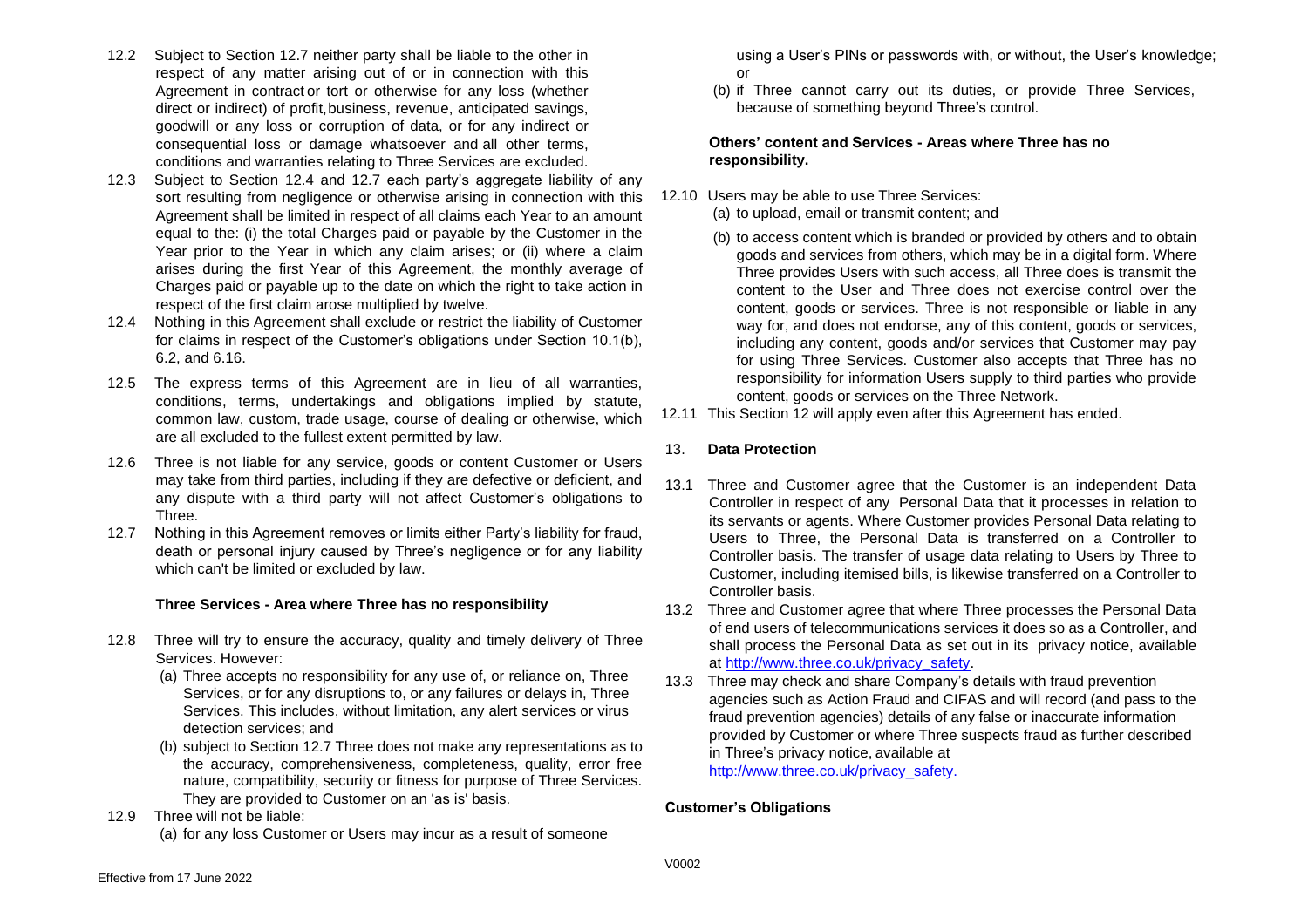- 13.4 Customer shall:
	- (a) comply with its lawful obligations under the Applicable Data ProtectionLaws and ensure there is a lawful basis to process any Personal Data relating to Users;
	- (b) comply with its lawful obligation to inform Users, of the transfer of theirPersonal Data to Three;
	- (c) ensure it has sufficient policies in place, which Users have been made aware of, regarding Users' permitted use of the Mobile Services provided under this Agreement; and
	- (d) assist Three, where required, in providing such information as it may reasonably require to allow it to comply with rights of Data Subjects,(including information, subject access, rectification or erasure, restriction of processing, data portability and the right to object to automated individual decision-making, including profiling).

#### **Three's Obligations:**

- 13.5 Three shall:
	- (a) process the Personal Data provided under this Agreement, in a way that is compatible with providing the Three Services under this Agreement;
	- (b) implement appropriate technical and organisational measures to protect the Personal Data processed in order to give effect to this Agreement;
	- (c) depending on the Three Services provided to the Customer, Three may be required in order to provide the Three Services, to process certain Personal Data on the Customer's behalf. Where Three is required to act as a Processor, by Customer, Three shall only process Personal Data in accordance with the reasonable written instructions of the Customer (this Agreement shall constitute a written instruction by Customer to Three to carry out such processing of Personal Data as is required in order to provide the Three Services specified in this Agreement) and in accordance with Applicable Data Protection Laws, including in particular:
		- (i) adopting appropriate technical and organisational measures against accidental disclosure, loss or destruction of Personal Data;
		- (ii) informing Customer within 72 hours in the event of unauthorised disclosure, loss or destruction of any Personal Data processed under this Agreement ("Security Incident") which comes to Three's attention. Unless required by law or other obligation, Three agrees that it will not communicate with any third party including but not limited to the media, vendors, consumers and affected individuals regarding any Security Incident without the

consent and direction of the Customer;

- (iii) referring to the Customer any requests, notices or other communication from data subjects, supervisory authorities or anyother law enforcement agency relating to Personal Data forCustomer to resolve;
- (iv) ensuring that Three personnel processing personal data under the Agreement are under an obligation of confidentiality;
- (v) at the cost of the Customer, making available reasonable information necessary to demonstrate compliance with this clause, which shall include, once per calendar year on giving 28 days' notice, the right for the Customer to conduct a reasonable audit of Three to satisfy the Customer that Three is in compliance with this Section 13. Where any instances of noncompliance are confirmed, the Customer's sole remedy shall be to request Three to remediate such non-compliance within a reasonable timeframe.
- (d) where requested to do so in writing, and at the cost of the Customer, making available such information and assistance as are reasonably necessary to the Customer to comply with its obligations to:
	- (i) respond to requests for exercising the Data Subject's rights;
	- (ii) report Personal Data breaches; and
	- (iii) conduct data protection impact assessments and prior consultation with supervisory authorities.
- (e) transfer Personal Data to third party sub-contractors including Group companies) to whom disclosure is reasonably necessary in order for Three to provide the Three Services, including the transfer of Personal Data to such sub-contractors based outside the European Economic Area, only where adequate safeguards are put in place by Three or such sub-contractors to protect such Personal Data as required under Applicable Data Protection Laws. The Customer hereby provides its general authorisation to such transfers; and
- (f) without prejudice to any other provision of this Agreement relating to termination, on termination of this Agreement, on written instructions from the Customer and at its cost, either deleting or returning all personal data processed as part of the Agreement to Customer unless Three is subject to an overriding legal, regulatory or other requirement to retain such personal data.

#### **Both Parties' Obligations**

- 13.6 Both Parties shall:
	- (a) deal promptly and in good faith with all reasonable and relevant enquiries from the other Party relating to its processing of Personal Data in connection with this Agreement;
	- (b) if it receives any complaint, notice or communication from a supervisory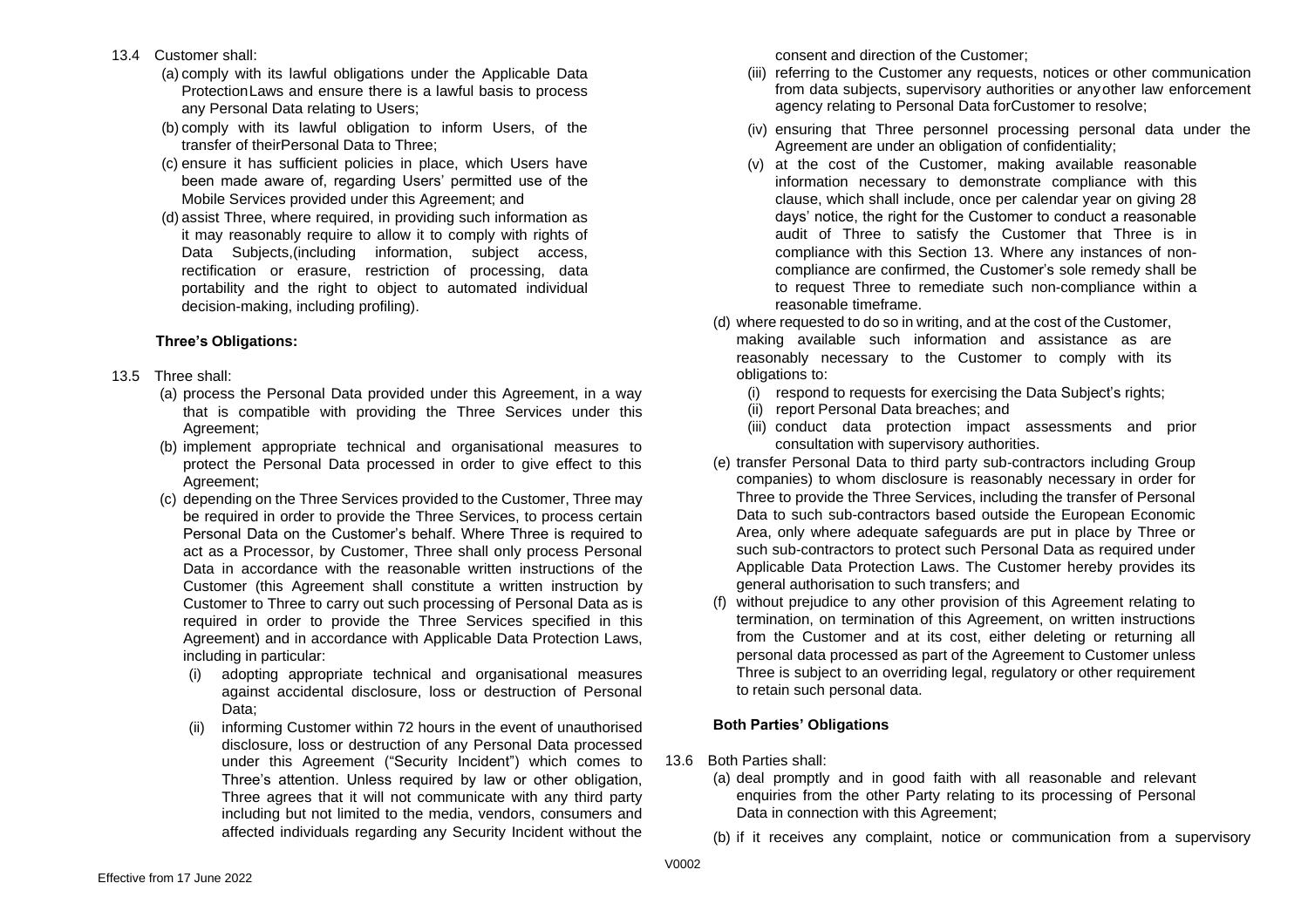authority which relates to the processing of personal data in connection with this Agreement or a potential failure to comply with Applicable Data Protection Laws, promptly (and in any event within 24 hours) forward such complaint, notice or communication to the other party and provide the other party with reasonable cooperation and assistance in relation to the same, unless restricted by law from doing so.

#### 14. **Notices**

- 14.1 The website, Three.co.uk, is a great source of information that Users may find useful when using the Three Services - it's the most up to date source of information about Three and Three Services.
- 14.2 If Three needs to send any notices under this Agreement to Customer, Three will do this by communicating them to Customer via phone, text message, electronic messaging, email, or mail, using Customer's most recent contact details given to Three.

#### 15. **Other terms**

- 15.1 This Agreement is governed by English Law and is subject to the exclusive jurisdiction of the courts of England and Wales.
- 15.2 If Customer or Three, delays, or does not take action to enforce its respective rights under this Agreement, this does not stop Customer or Three, from taking action later.
- 15.3 If any of the terms in this Agreement are not valid or legally enforceable, the other terms won't be affected. Three may replace any term that is not legally effective with a similar term that is.
- 15.4 Three may assign or transfer some or all of its rights and obligations under this Agreement to a party who agrees to continue complying with Three's obligations under this Agreement, provided that Customer's rights under the Agreement or any guarantees given by Three to Customer are not affected. No other person (other than Three's assignee(s), if any) may benefit from this Agreement.
- 15.5 In exceptional circumstances, a government authority may order the reallocation or change of phone numbers, in which case Three may have to change Users' Three Phone number.
- 15.6 Customer confirms that it has full contractual capacity to agree to the Agreement and is able to pay the Charges.
- 15.7 Third parties can not benefit from this Agreement under The Contracts (Rights of Third Parties) Act 1999.
- 15.8 Three's registered company number is 03885486 (England and Wales) and its registered office is at 450 Longwater Avenue, Green Park, Reading, Berkshire RG2 6GF..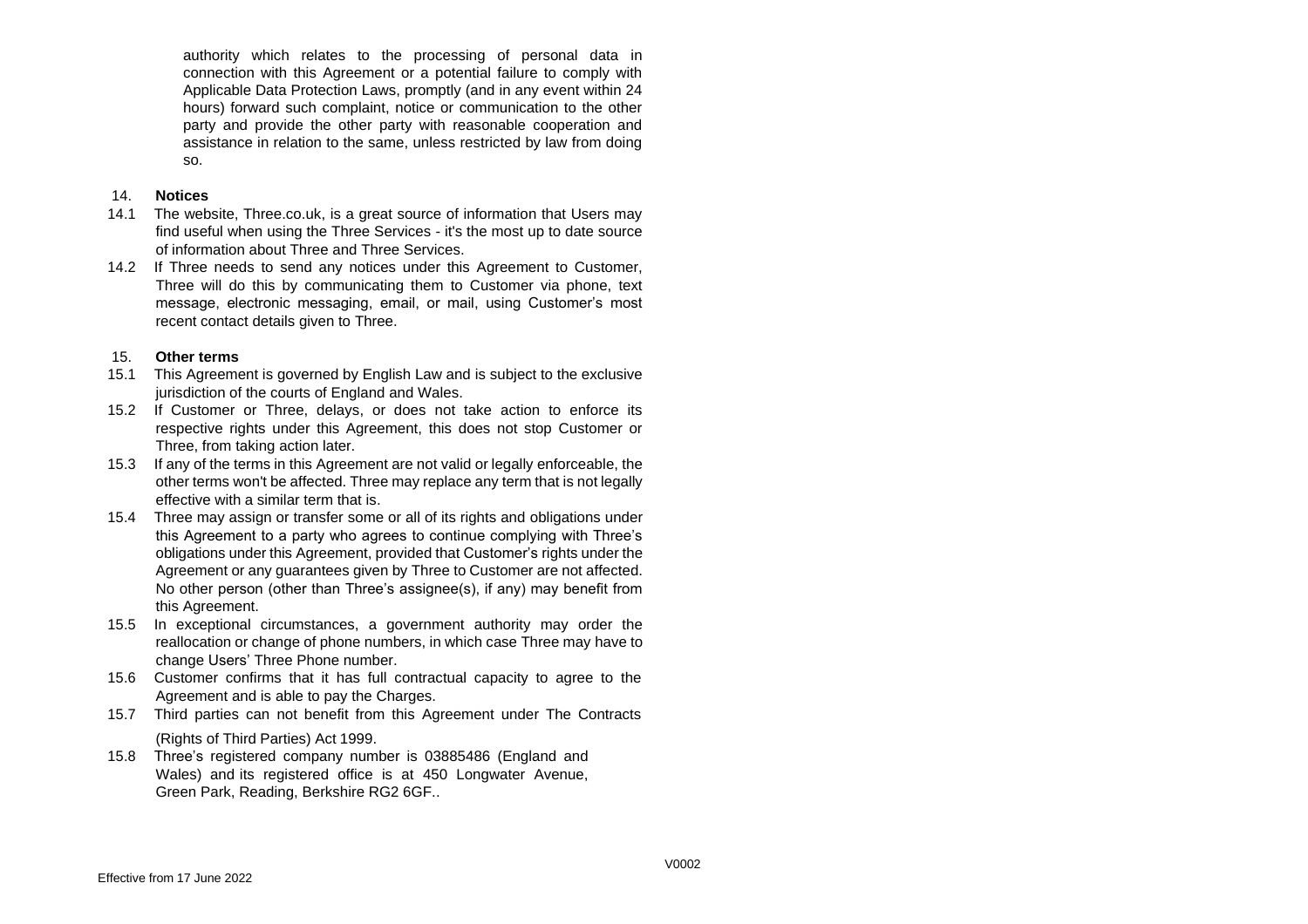## **Definitions**

Where Three uses these words they have the following meanings:

**Additional Services:** additional, optional or extra services which Customer chooses to use which are not services that are part of Customer's Package or Outside of Allowance Services. For example, they may include (but they're not limited to) Add-Ons, Premium Services, Ancillary Services, international services, services Users usewhilst roaming abroad, directory enquiry services, any other services listed in the Price Guide, calls to nongeographic numbers (such as calls to 084, 087), content or applications you may buy and/or any third party services; **Add-on:** an additional credit which you can buy for specific supplemental Three Services (as detailed in the Price Guide);

**Age Restricted Services**: any Three Services which are for use only by customers 18 or over;

**Ancillary Services:** optional services which Three may charge Customer for relating to Customer's use of the Three Services as listed in the Price Guide;

**Annual Price Change**: an increase to the Monthly Charge as described in Section [3.1;](#page-2-0)

**Applicable Data Protection Laws**: means the relevant data protection and privacy laws including the General Data Protection Regulation (EU) 216/679 of the European Parliament and of the Council of 27 April 2016 on the protection of natural persons with regard to the processing of Personal Data and on the free movement of such data and the Data Protection Act 2018 as amended, revised or replaced from time to time and any other regulatory requirements to which the parties are subject;

**Business Proposal:** means a summary of the details of the Three Services and Packages Customer has requested and Three has offered to provide as provided by Three to Customer. This shall include the initial and subsequent Business Proposal(s)::

**Cancellation Fee:** means a fee charged if Three ends the Agreement due to Customer or User(s) conduct or if Customer ends this Agreement (or any individual User's access to Three Services) within the Minimum Term. The fee is set out in the Price Guide and is calculated as a lump sum equivalent to the total of the Monthly Charges remaining during the Minimum Term of this Agreement less a variable discount, currently 3%. Three reserves the right to vary the amount of the percentage discount from time to time;

**Charges**: charges for access to, and use of, Three Services as set out in the Price Guide. These charges may cover (but are not limited to) fixed periodic charges, including Customer's Monthly Charge, usage charges (for example, charges for Outside of Allowance Services or Additional Services), account administration

fees, fees for Connection and re-Connection and any costs incurred in collecting

outstanding payments from Customer.

**Commencement Date:** the date Customer or a User first Connects to the Three Network or as otherwise agreed by the Parties;

**Communications Data**: information about the routing of services, calls and messages you make and receive, the date, time, duration and cost of these, and information about the identity of a User's Device and SIM or eSIM Profile;

**Connection**: the procedure by which Three gives Customer access to Three Services. 'Connect', 'Connecting', and 'reConnection' have corresponding meanings;

**Controller**: has the definition set out in Applicable Data Protection Laws;

**Group:** means in relation to that party, any subsidiary or holding company of that party from time to time:

**Data Subject:** means any identifiable or identified natural person;

**Device:** any device Users use to connect to Three Services, including a Phone, Dongle, Mobile Wi-Fi, Tablet or Laptop, which requires the manual intervention of humans to communicate and that is authorised by Three for Connection to the Three Network;

**Disconnection:** the procedure by which Three stop your access to Three Services. 'Disconnect,' 'Disconnected' and 'Disconnecting' have corresponding meanings;

**Dongle:** the USB modem that's authorised by us for Connection to the Three Network which is used to access Three Services;

**Equipment:** any Devices or other hardware equipment items provided by Three for use in connection with the Services;

**eSIM**: a chip embedded in a User's Device to which an eSIM Profile can be downloaded;

**eSIM Profile**: contains User's Three phone number and enables Users to access Three Services;

**eSIM QR Code:** a QR or activation code which allows Three to install and activate an eSIM Profile on the eSIM in a User's Device;

**Laptop:** a laptop which is used in conjunction with a Dongle and/or Mobile WiFi and/or SIM to access Three Services;

**Location Data:** data indicating the geographical location of a User's Device when using Three Services or when a User's Device is switched on;

**Messaging Services:** any email, voicemail, text (SMS) and multimedia messaging services (MMS), personal information management and other message or communication facilities which let Users communicate with others;

**Minimum Term**: the minimum fixed term for the supply of Three Services as set out in the Agreement;

**Mobile Wi-Fi**: the wireless mobile device which is authorised by Three for connection to the Three Network and is used to access Three Services;

**Monthly Charge:** is the monthly fixed charge payable by Customer for Customer's Package (as set out in the Price Guide), including any Annual Price Change;

**Outside of Allowance Services**: any standard Thee Services (i.e. calls and texts to standard UK mobiles and UK landlines Users use when a User has used up the Units